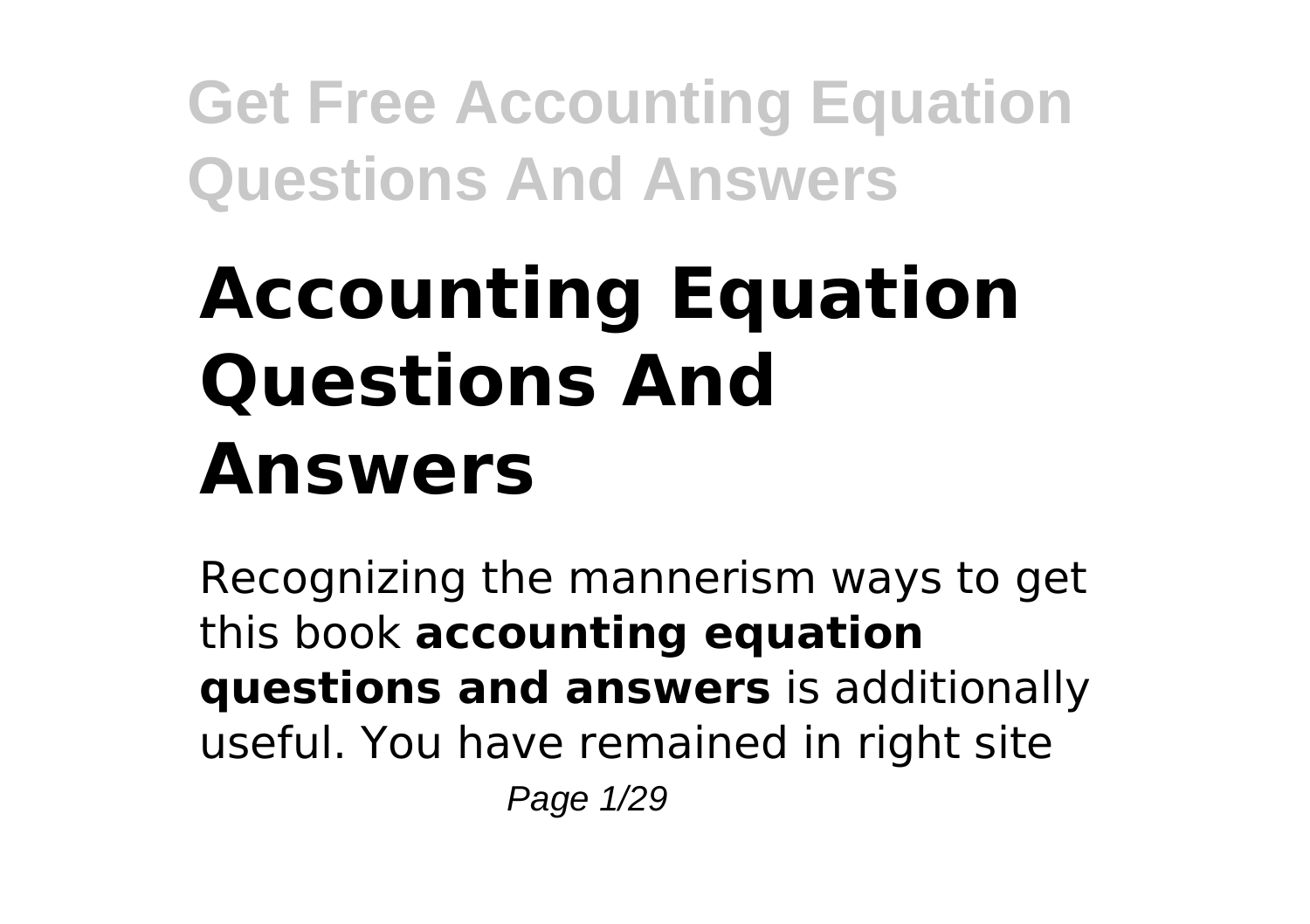to begin getting this info. acquire the accounting equation questions and answers belong to that we meet the expense of here and check out the link.

You could purchase lead accounting equation questions and answers or get it as soon as feasible. You could quickly download this accounting equation

Page 2/29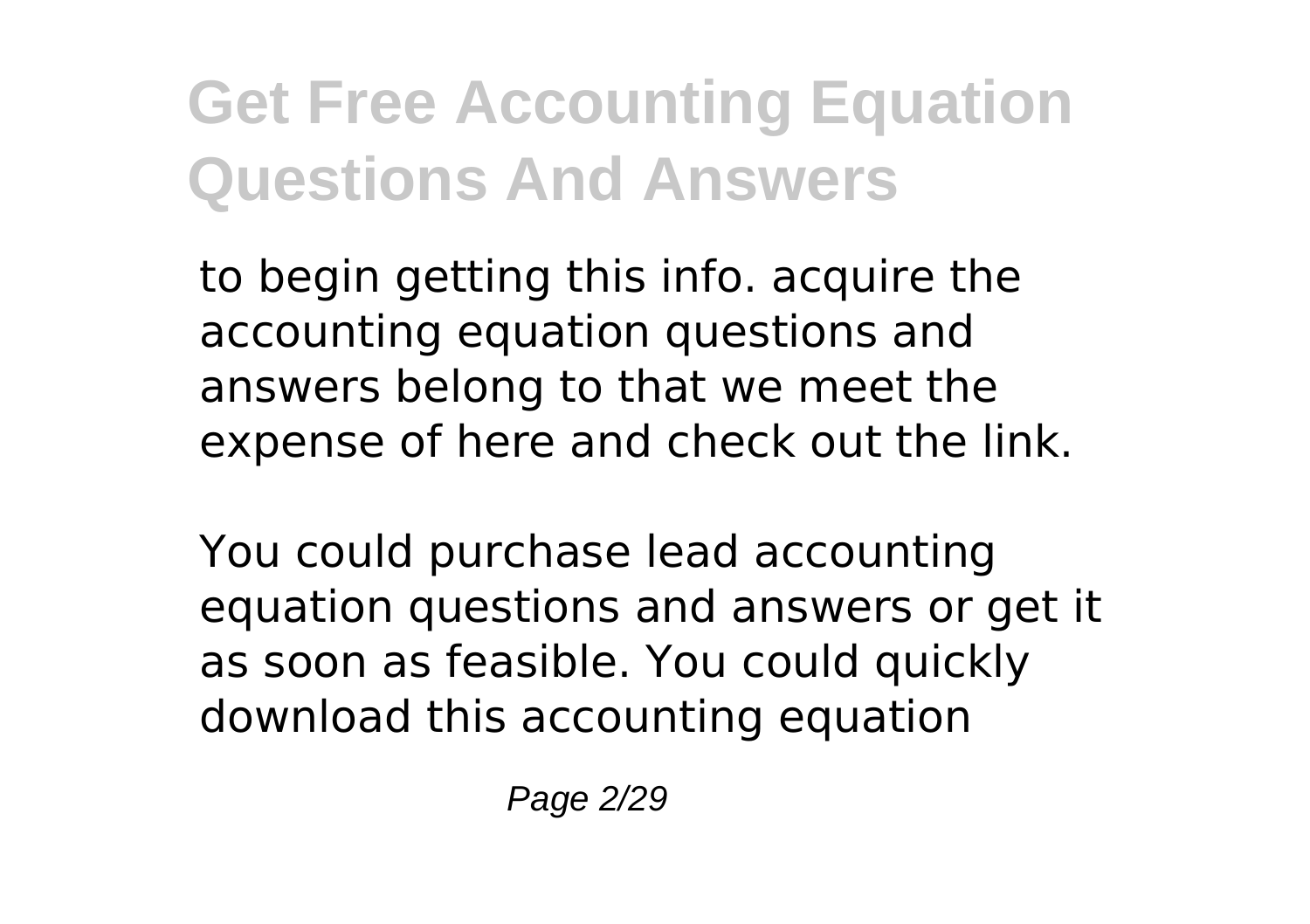questions and answers after getting deal. So, as soon as you require the books swiftly, you can straight acquire it. It's consequently utterly simple and for that reason fats, isn't it? You have to favor to in this reveal

A keyword search for book titles, authors, or quotes. Search by type of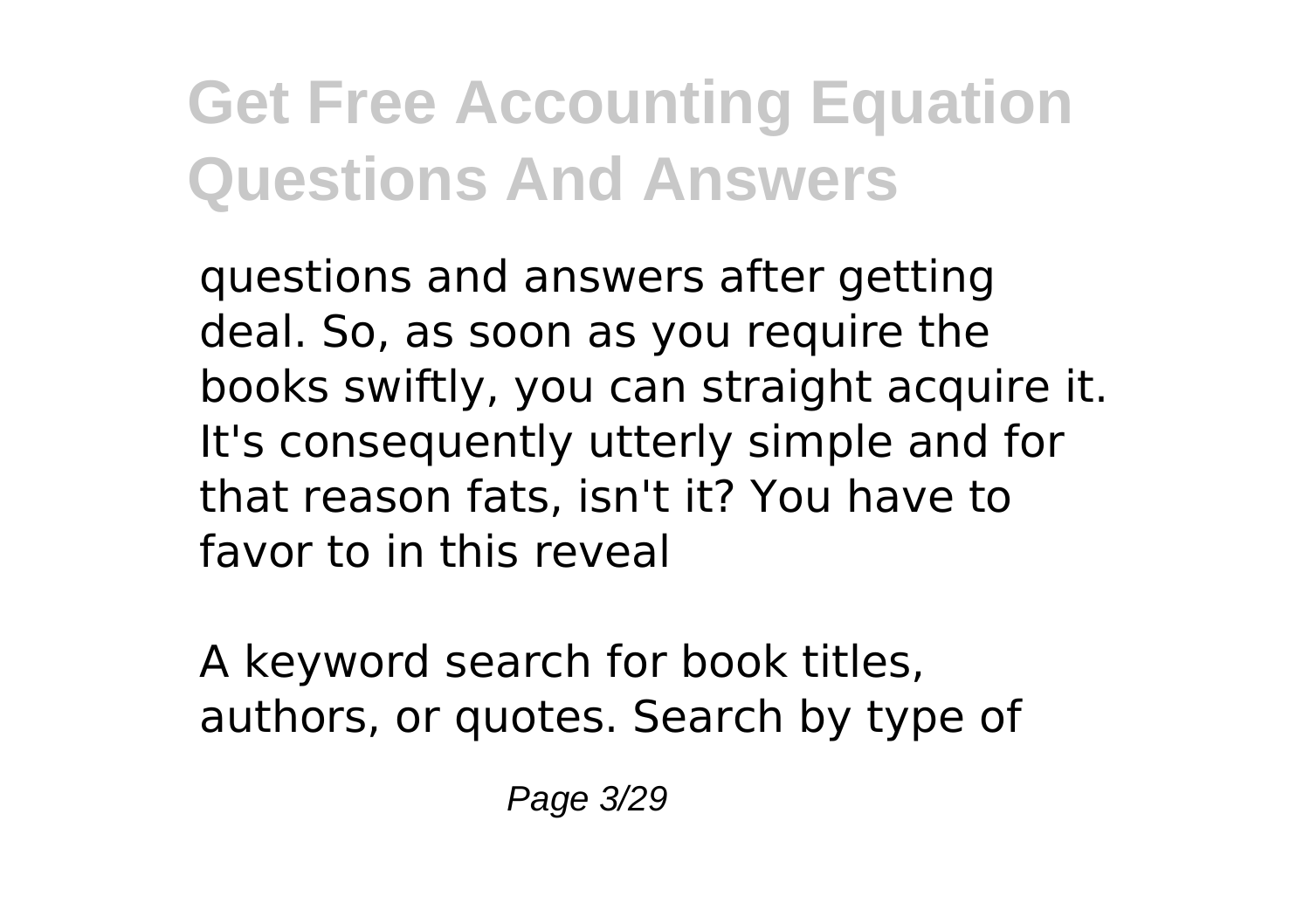work published; i.e., essays, fiction, nonfiction, plays, etc. View the top books to read online as per the Read Print community. Browse the alphabetical author index. Check out the top 250 most famous authors on Read Print. For example, if you're searching for books by William Shakespeare, a simple search will turn up all his works, in a single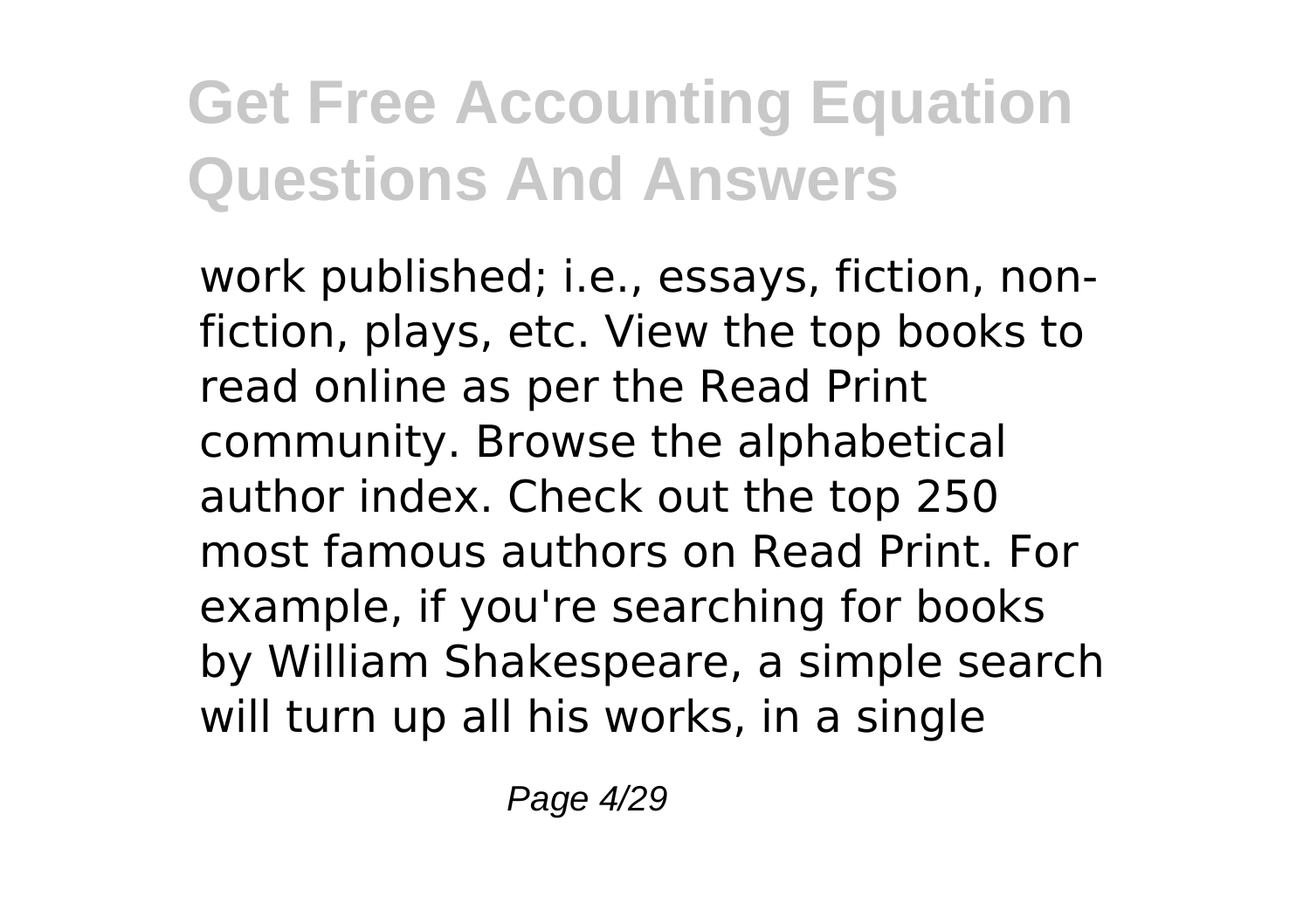location.

### **Accounting Equation Questions And Answers**

Answers and explanations. The basic accounting equation is assets = liabilities + owners' equity. You can always double-check your answer by going back to the original equation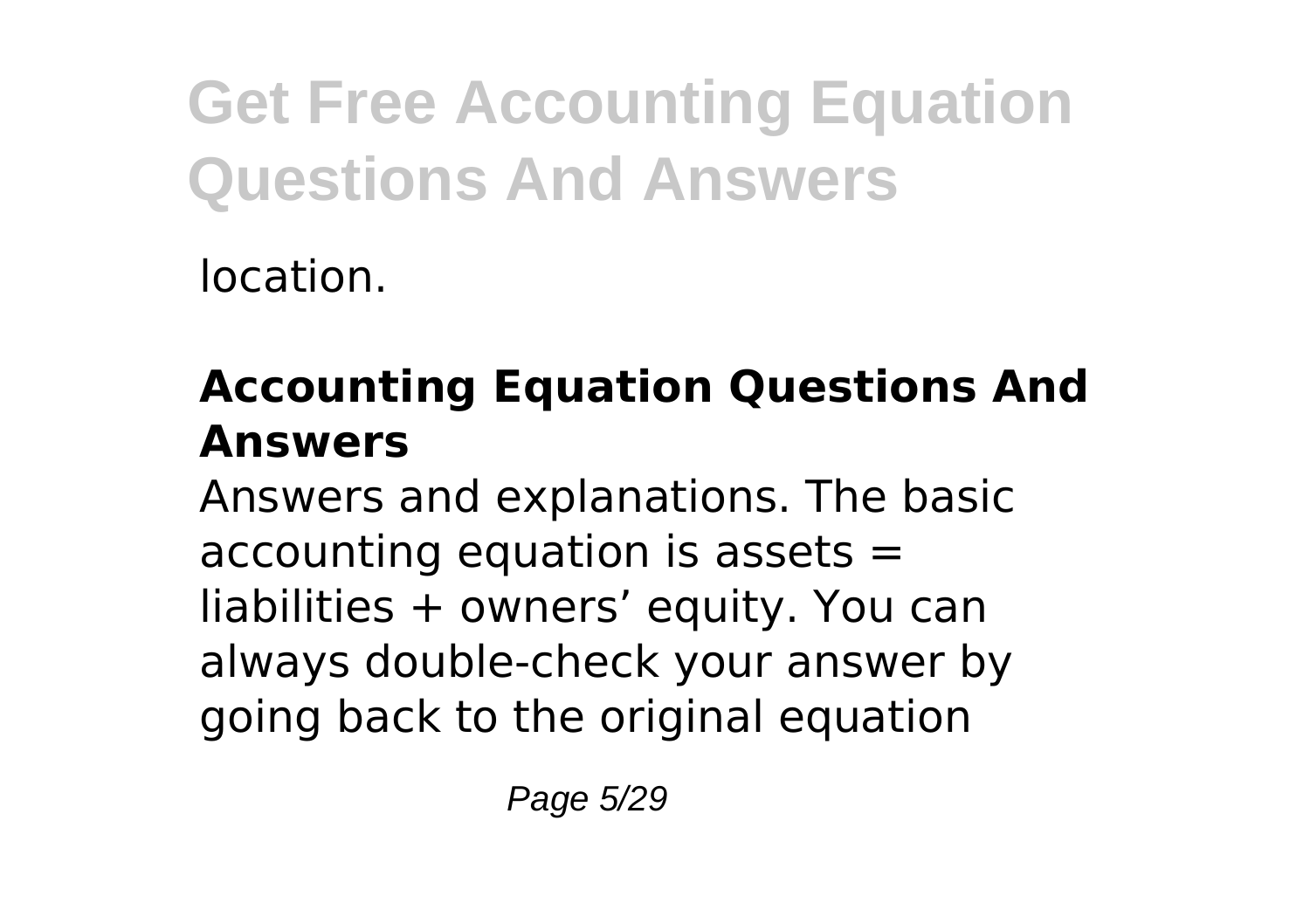$assets =$  liabilities  $+$  owners' equity. In this example, the sum of liabilities of \$245,000 and owners' equity of \$331,000 is \$576,000.

### **The Accounting Equation — Practice Questions - dummies**

The debt of the enterprise for these assets is called liabilities. Therefore, now

Page 6/29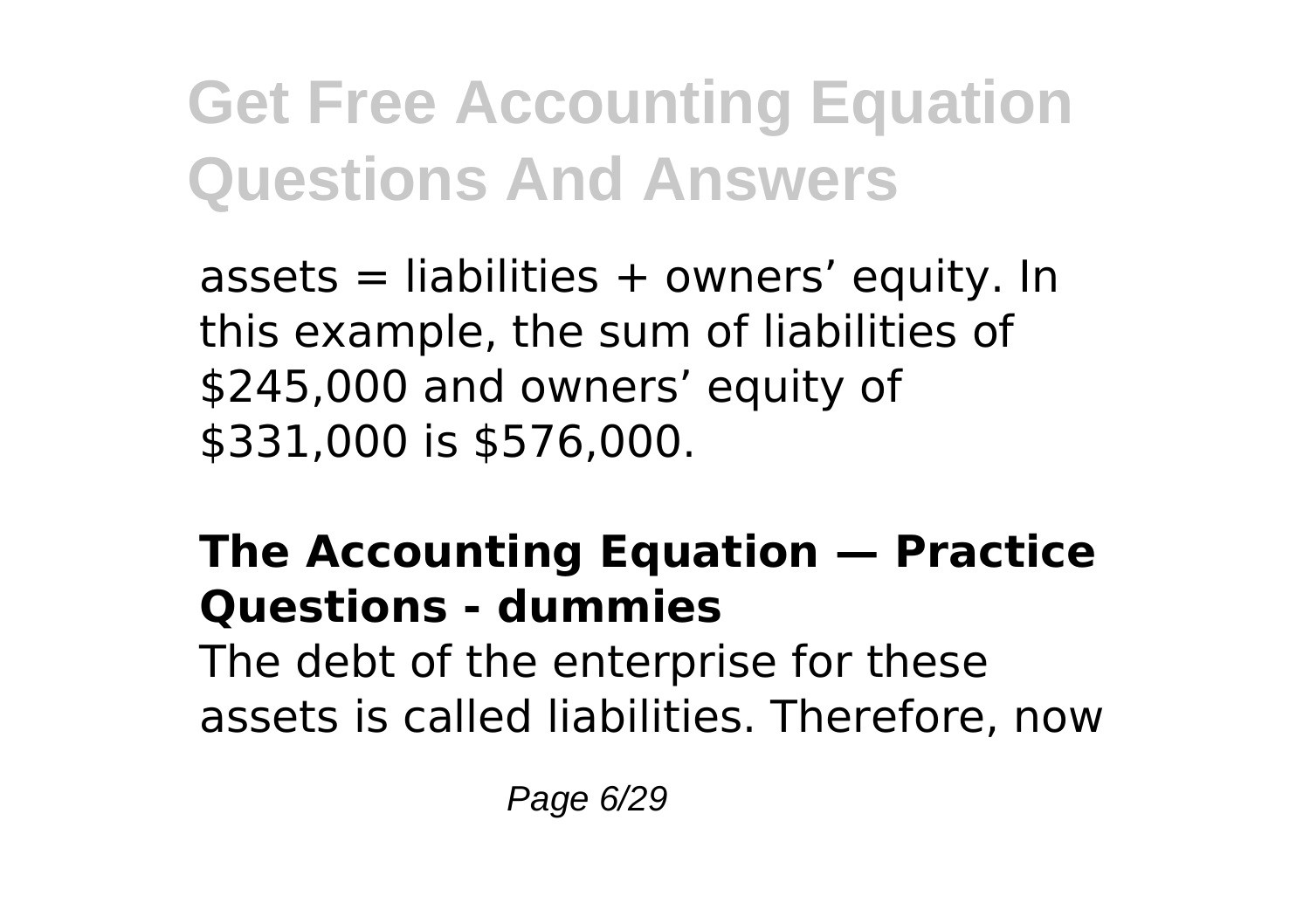the equation will take the following form:  $A = L + O.E.$  (Assets equal equity plus liabilities). The left and right sides of the equation always coincide. Assets= Liabilities + Owner's Equity . The equality of both parts of the equation is always maintained.

#### **Accounting Equation Problems and**

Page 7/29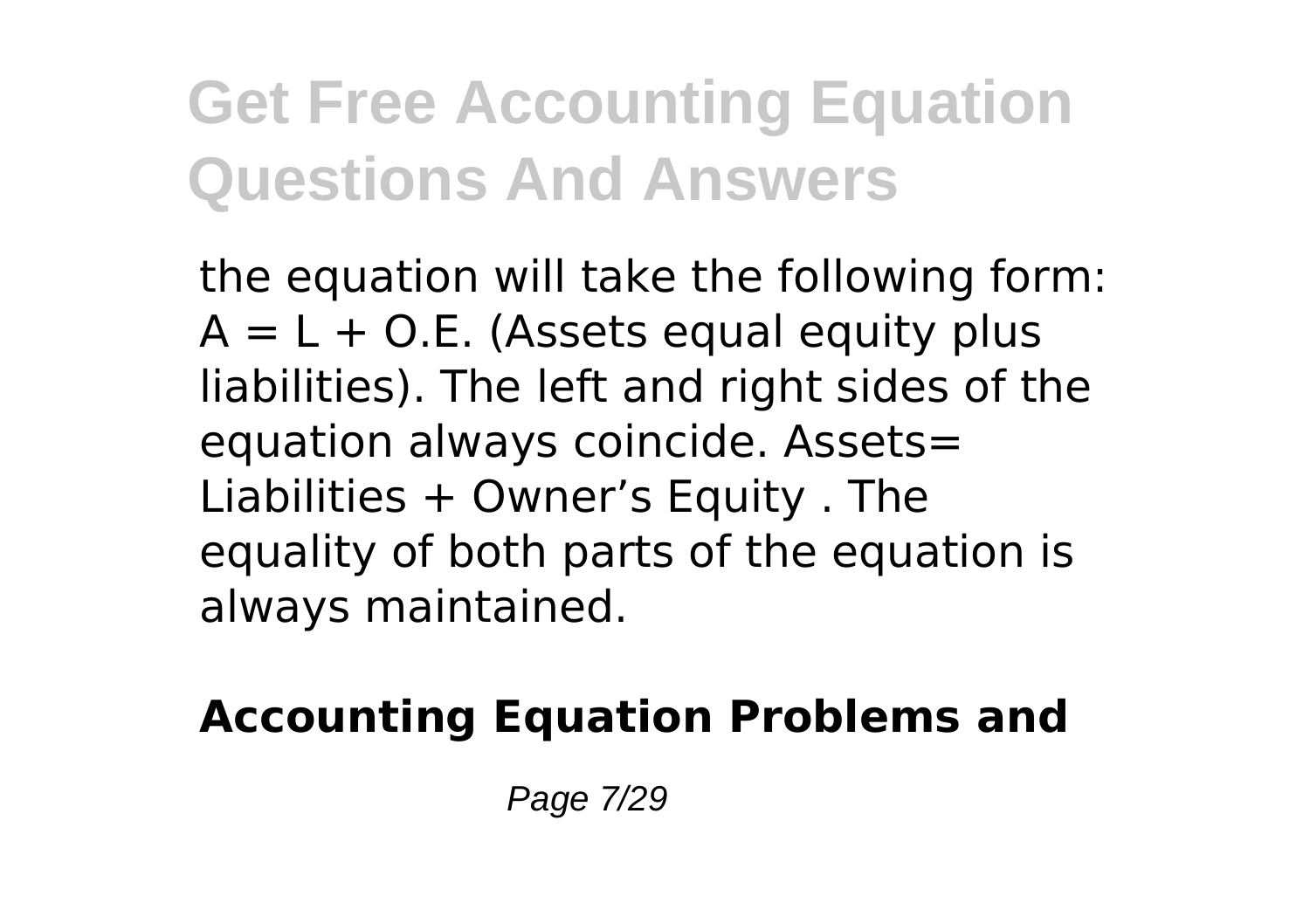### **Solutions | Balance Sheet ...**

Accounting Equation. Get help with your Accounting equation homework. Access the answers to hundreds of Accounting equation questions that are explained in a way that's easy for you to understand.

### **Accounting Equation Questions and Answers | Study.com**

Page 8/29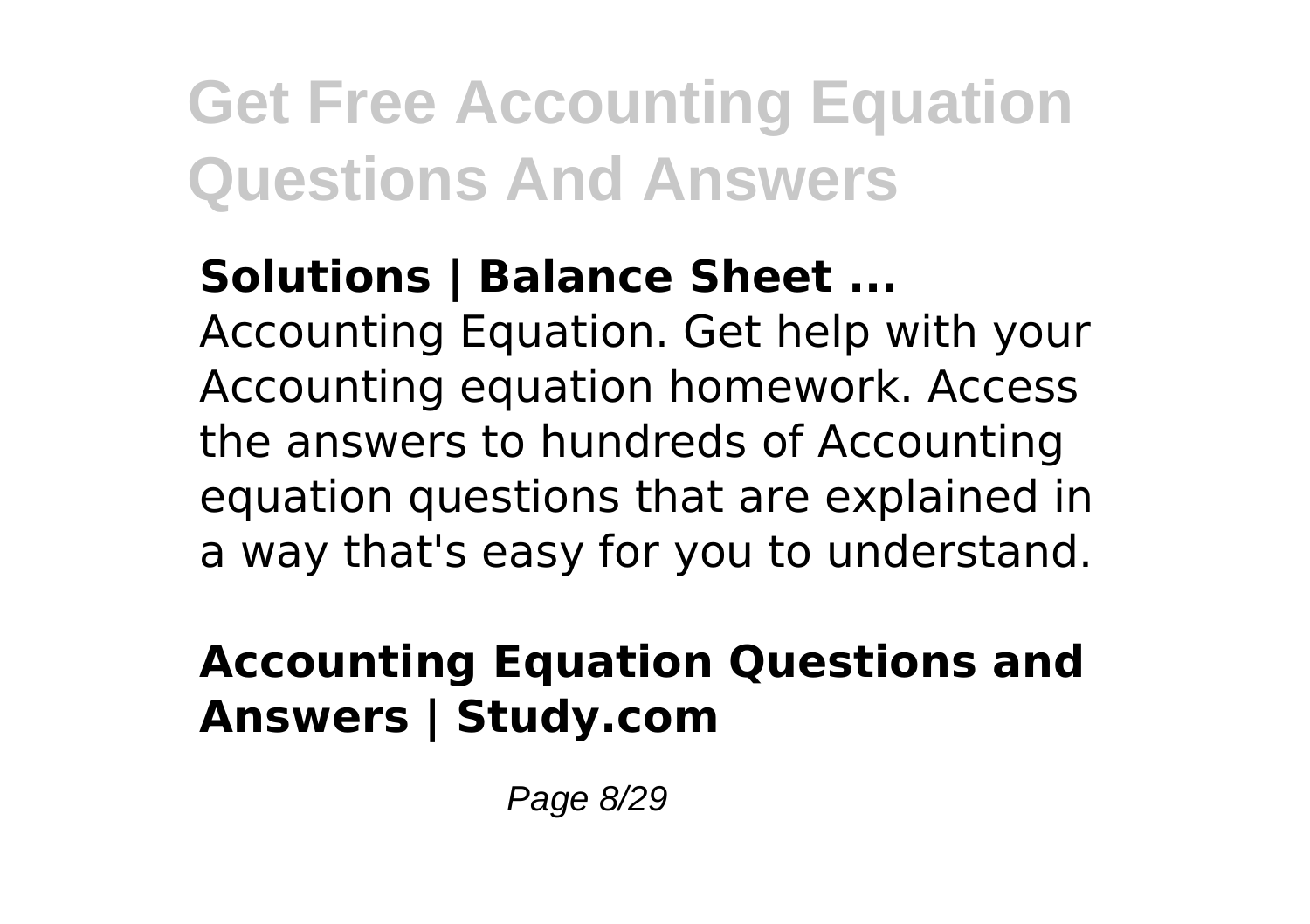To get the answer for a) above, we simply use the basic accounting equation. ASSETS = OWNER'S EQUITY + LIABILITIES If we turn this around to make owner's equity the subject, then: OWNER'S EQUITY = ASSETS - LIABILITIES So we take the assets and minus the liabilities. In other words, \$760,000 -  $$240.000 = $520.000$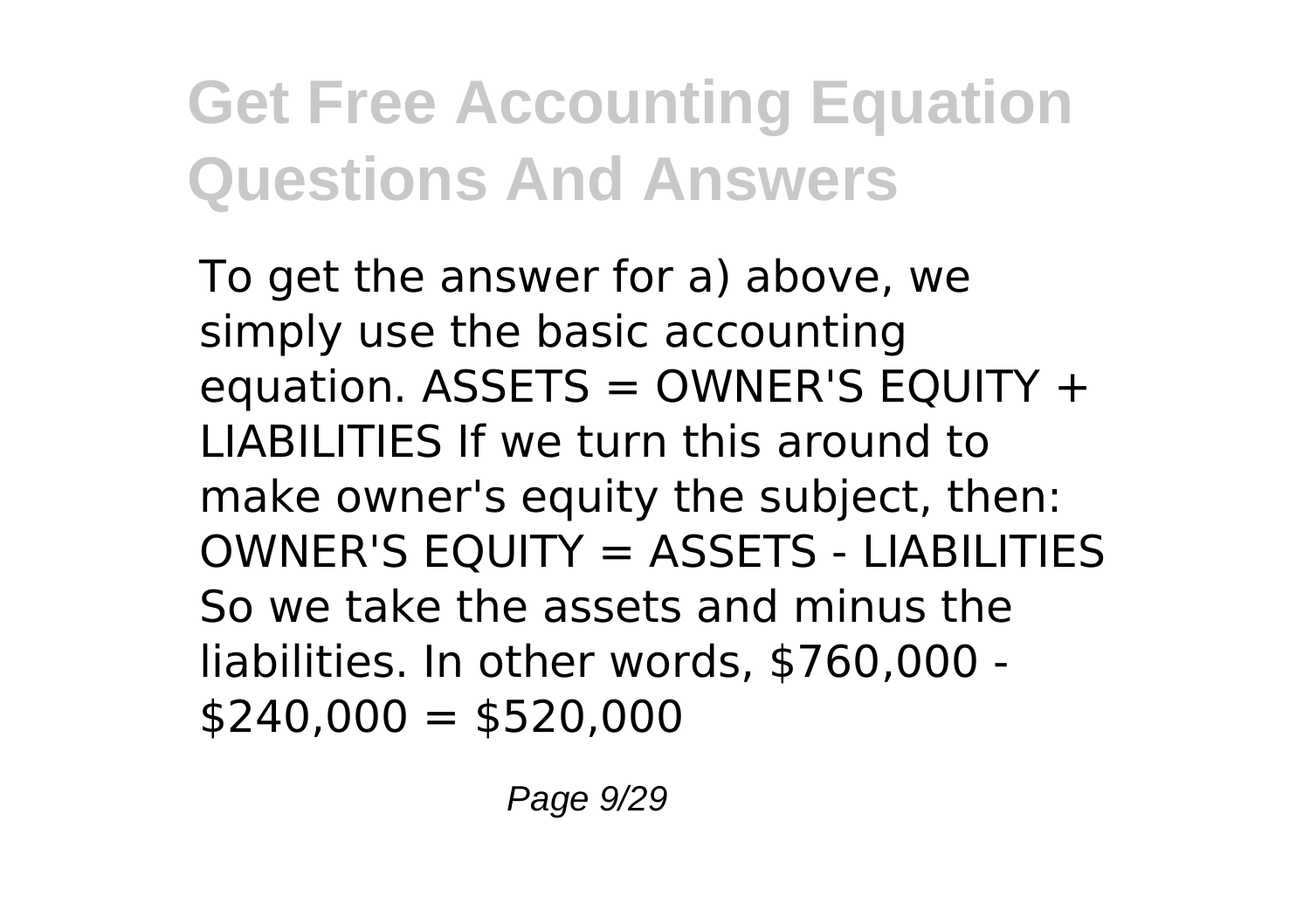### **Accounting Equation Questions and Answers**

Accounting equation shows that the total assets should be equal to the total liabilities and stockholders' equity. The left side of accounting equation represents the resources of an entity. The right side of accounting equation

Page 10/29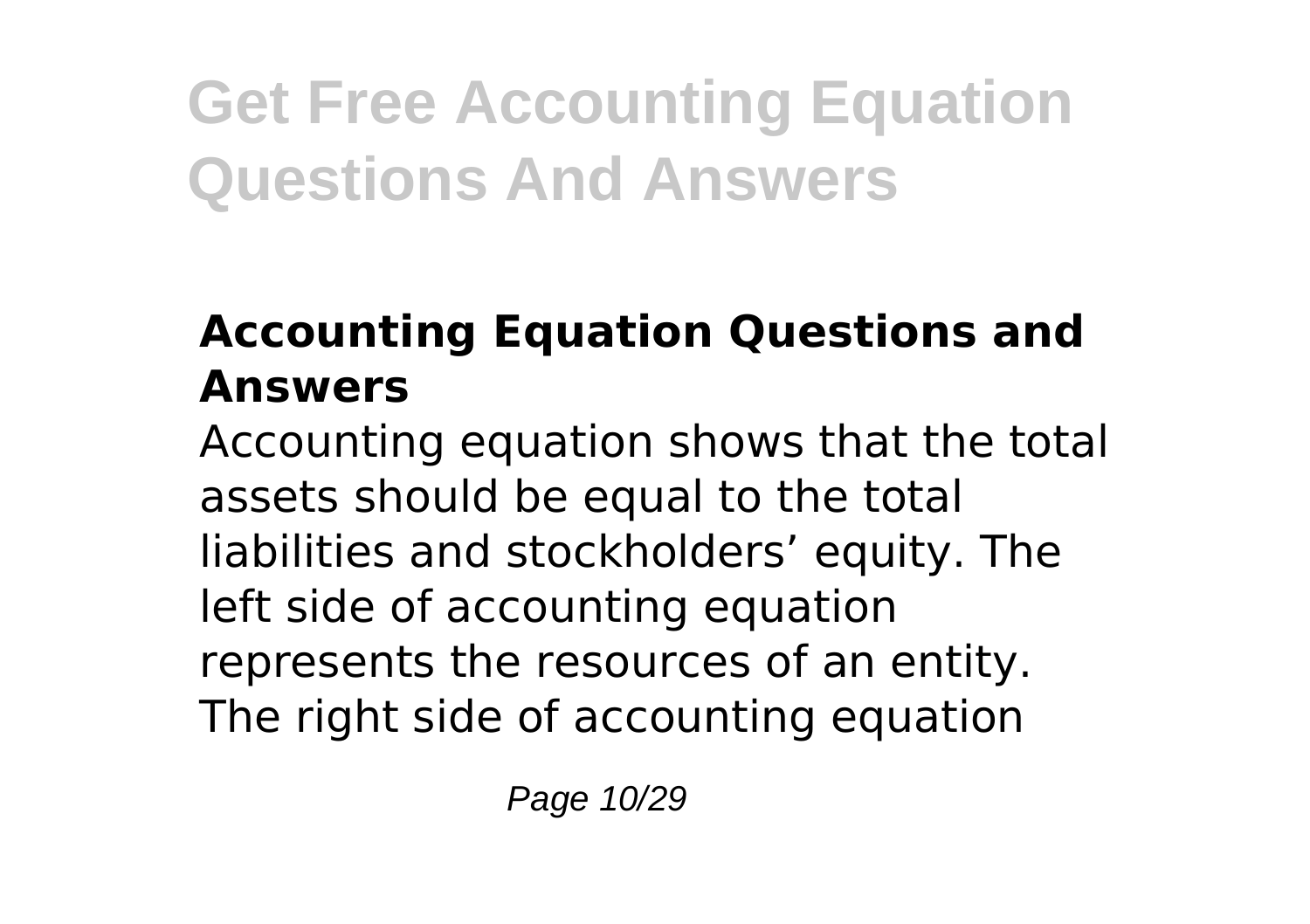shows who has claims to the resources. [Equation 1] Assets = Liabilities  $+$ Equity.

### **Accounting Equation – Accounting Questions and Answers**

The Accounting Equation is: Assets  $=$ Liabilities + Capital (Owner's Equity) Or. Capital = Assets – Liabilities. It is to be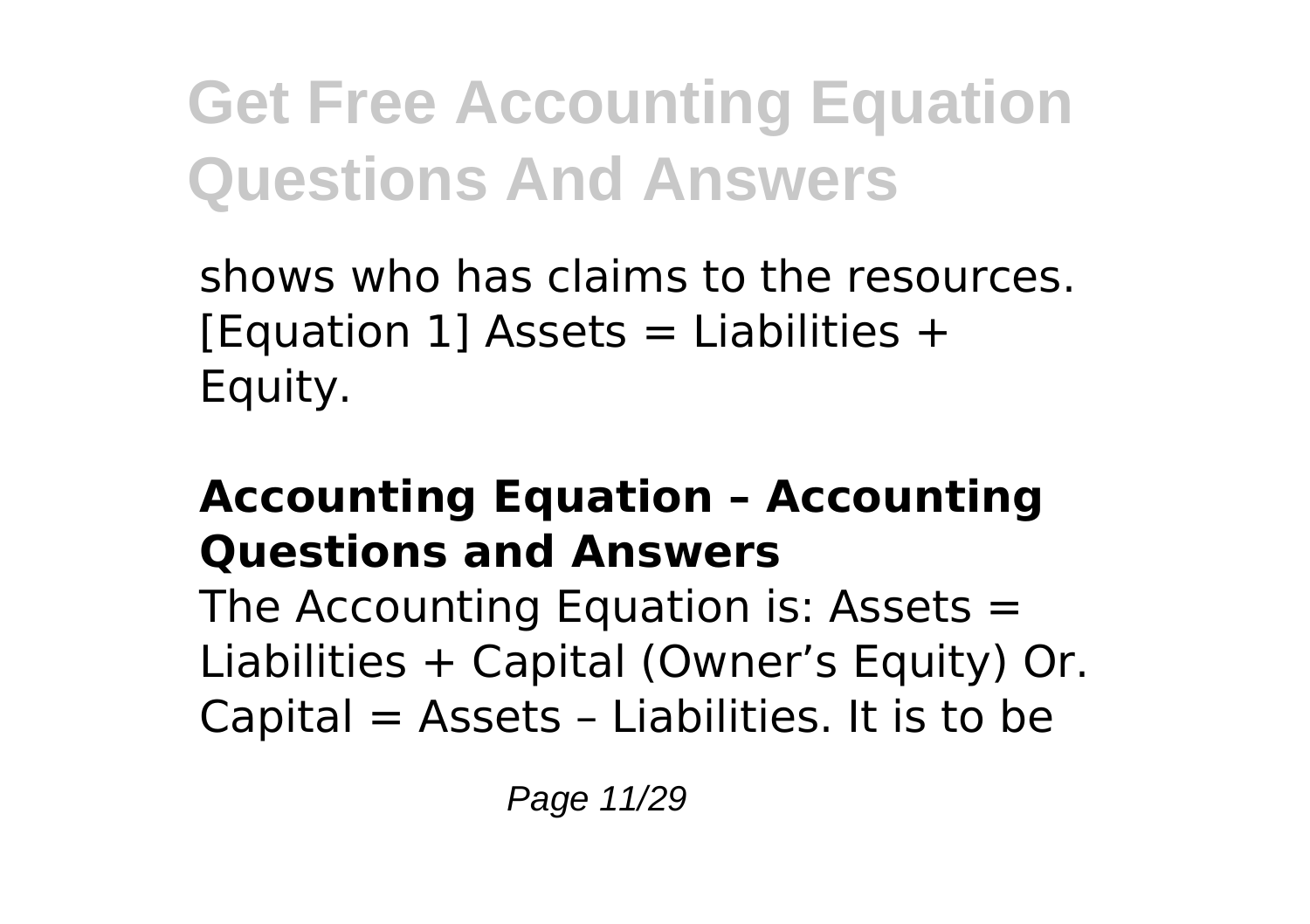noted here that the Accounting Equation shall remain balanced every time. As we know that each transaction has a Dual aspect. Thus, each debit has an equal credit. Solved Example on Accounting Equation

#### **Accounting Equation: Definition, Examples, Solved Questions**

Page 12/29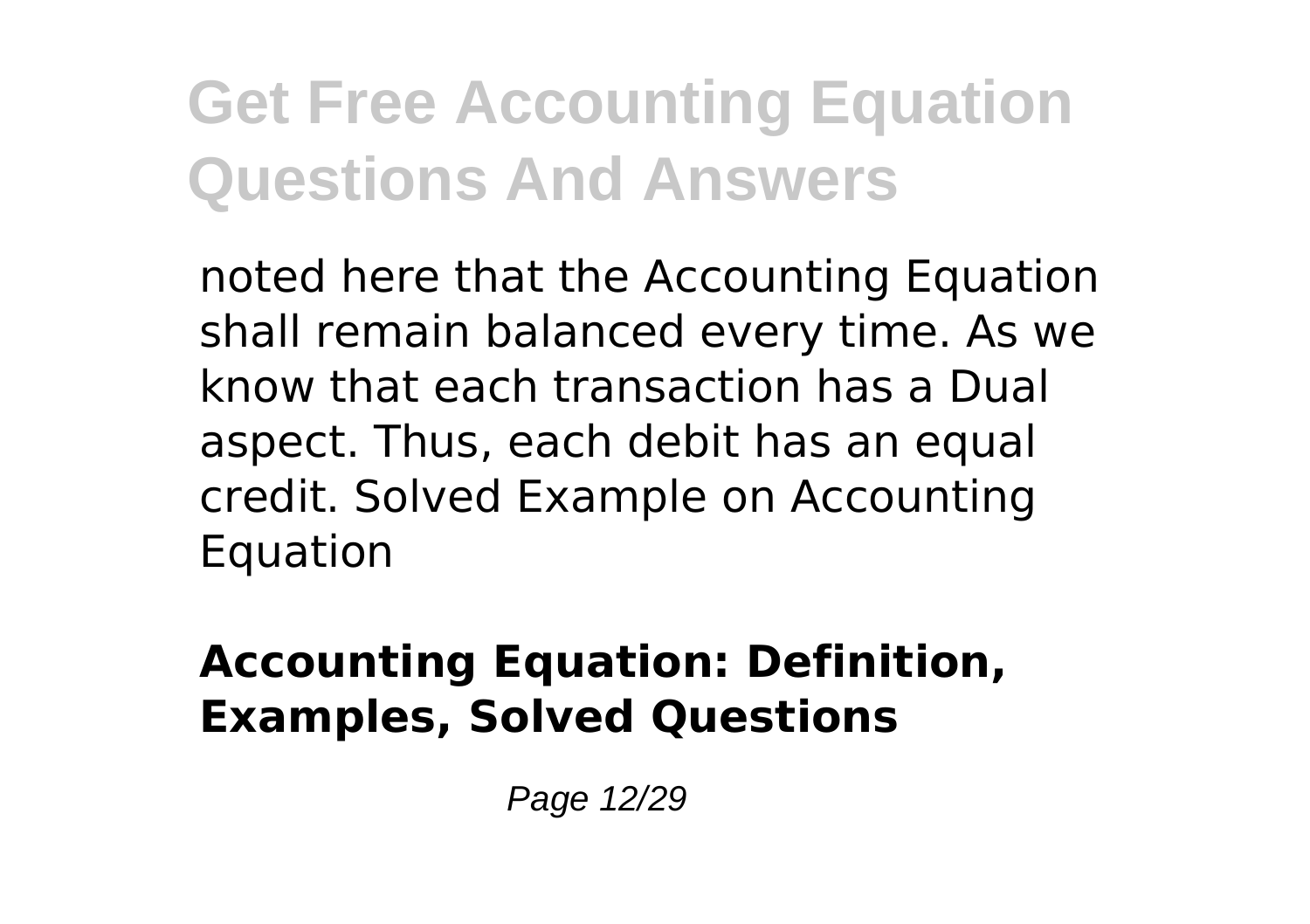Accounting Equation Quiz Answers 1. True 2. Double-entry bookkeeping 3. Assets equals liabilities plus equity 4. 5. Office equipment, Machinery, Vehicles, Accounts Receivable 6. Permanent 7. Bank loans, Funds Borrowed, Accounts Payable 8. Temporary accounts 9. Balance sheet 10. The financial condition of a business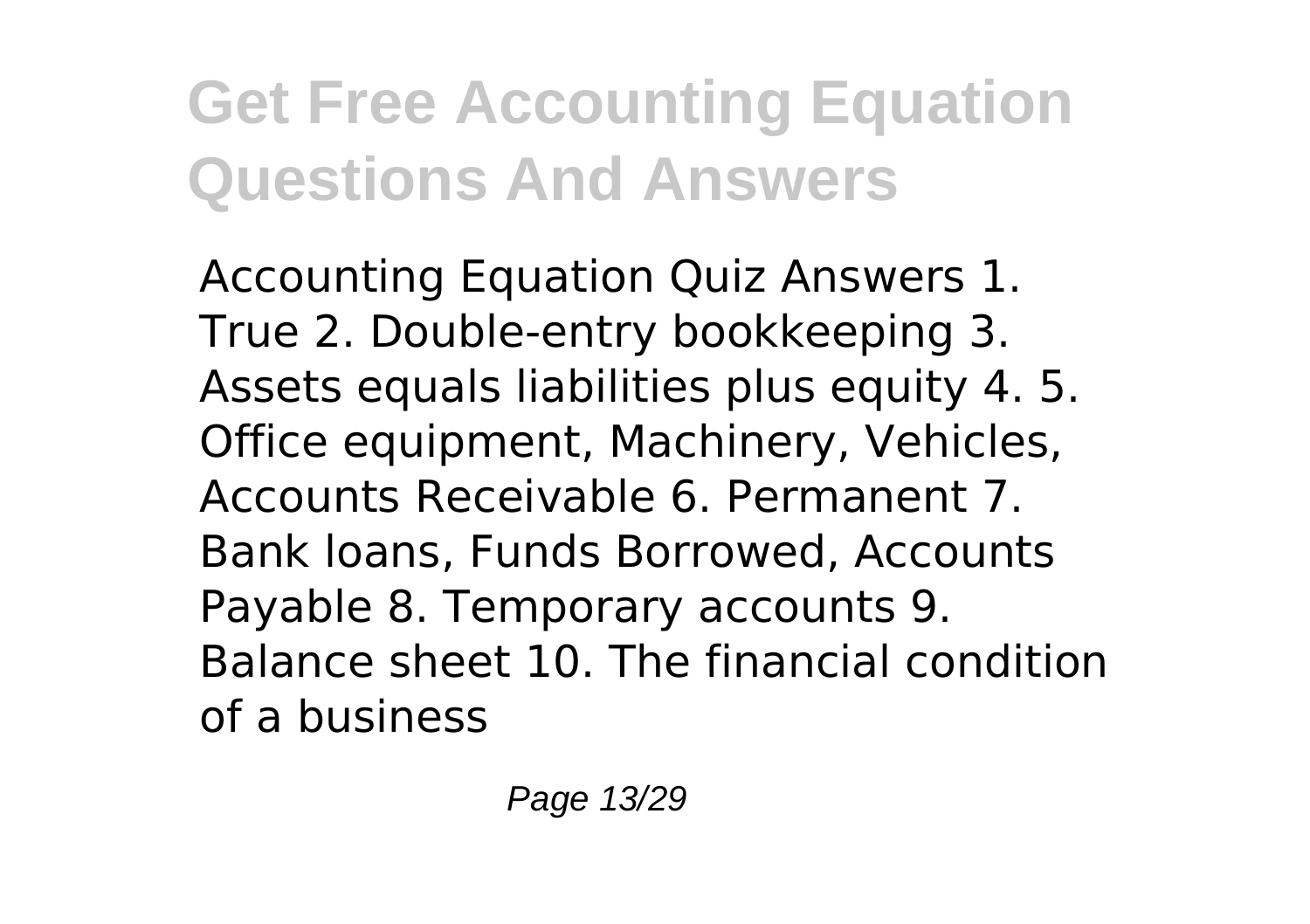#### **Accounting Equation Quiz Questions - Beginner-Bookkeeping.com**

The basic accounting equation is Assets  $=$  Liabilities  $+$ .  $\qquad \qquad$  . Owner's Equity or Stockholders' Equity (if a corporation). Net assets (if a nonprofit organization). . For each of the transactions in items 2 through 13,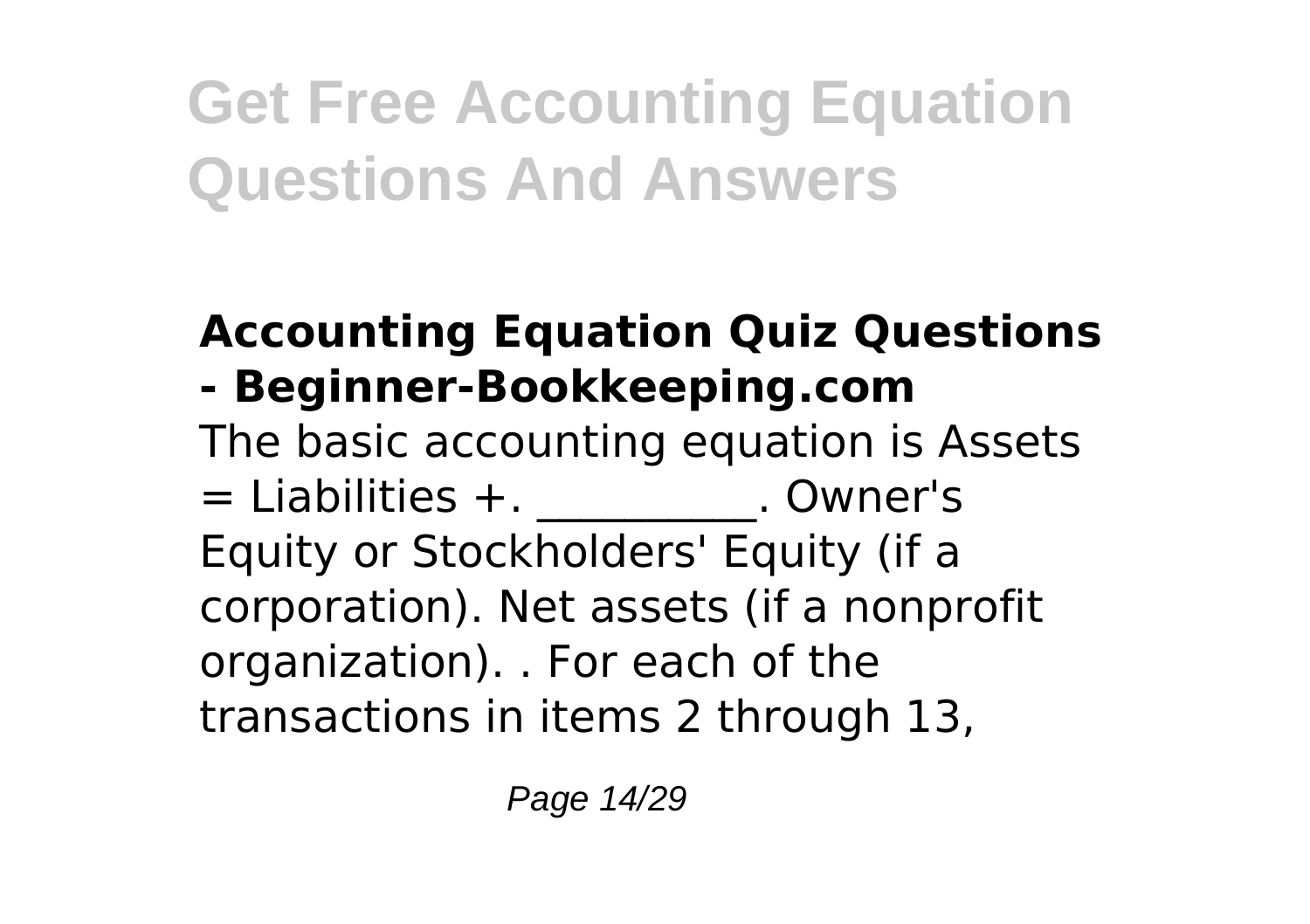indicate the two (or more) effects on the accounting equation of the business or company. 2.

#### **Accounting Equation Quiz and Test | AccountingCoach**

Accounting Test Question With Answers On Accounting Equation and Debit And Credit (Page 9)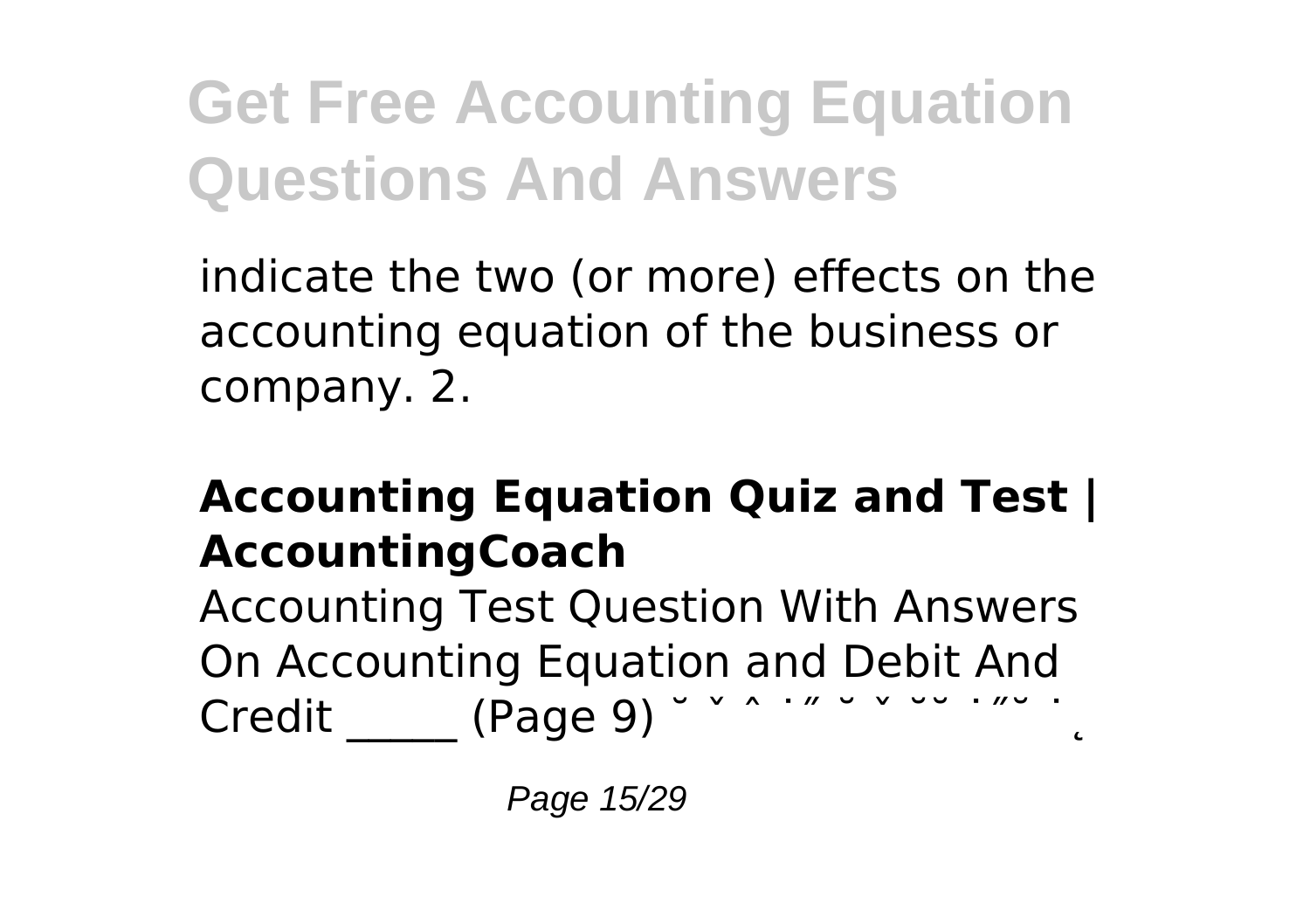```
˙ ˇ ˘˘ ˙ ˘ ˇ ˙ ˝ˆˇ˚ ˜ Section A: Answers-
True or False \check{ } \check{ }
```
#### **Accounting Test Question With Answers On Accounting ...**

For More Practice - Get the Workbook! If you want more practice with full accounting questions and answers you should get the official exercise book for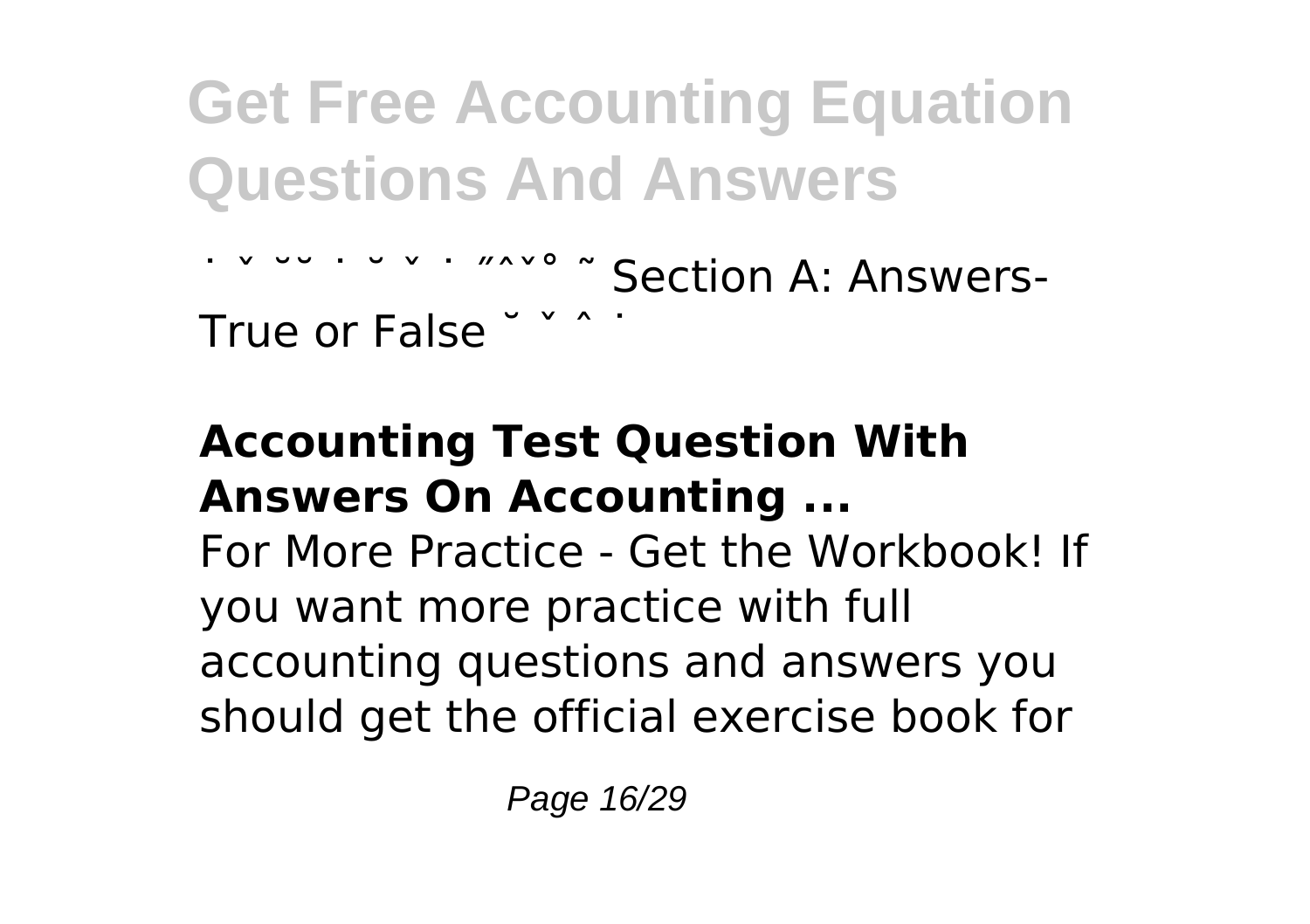this site, Volume 2 in the Accounting Basics series: the Workbook.. Accounting Basics: Workbook has 88 questions and exercises, starting from the basic accounting equation and basic concepts to journal entries, T-accounts, the trial balance ...

### **Full Accounting Questions and**

Page 17/29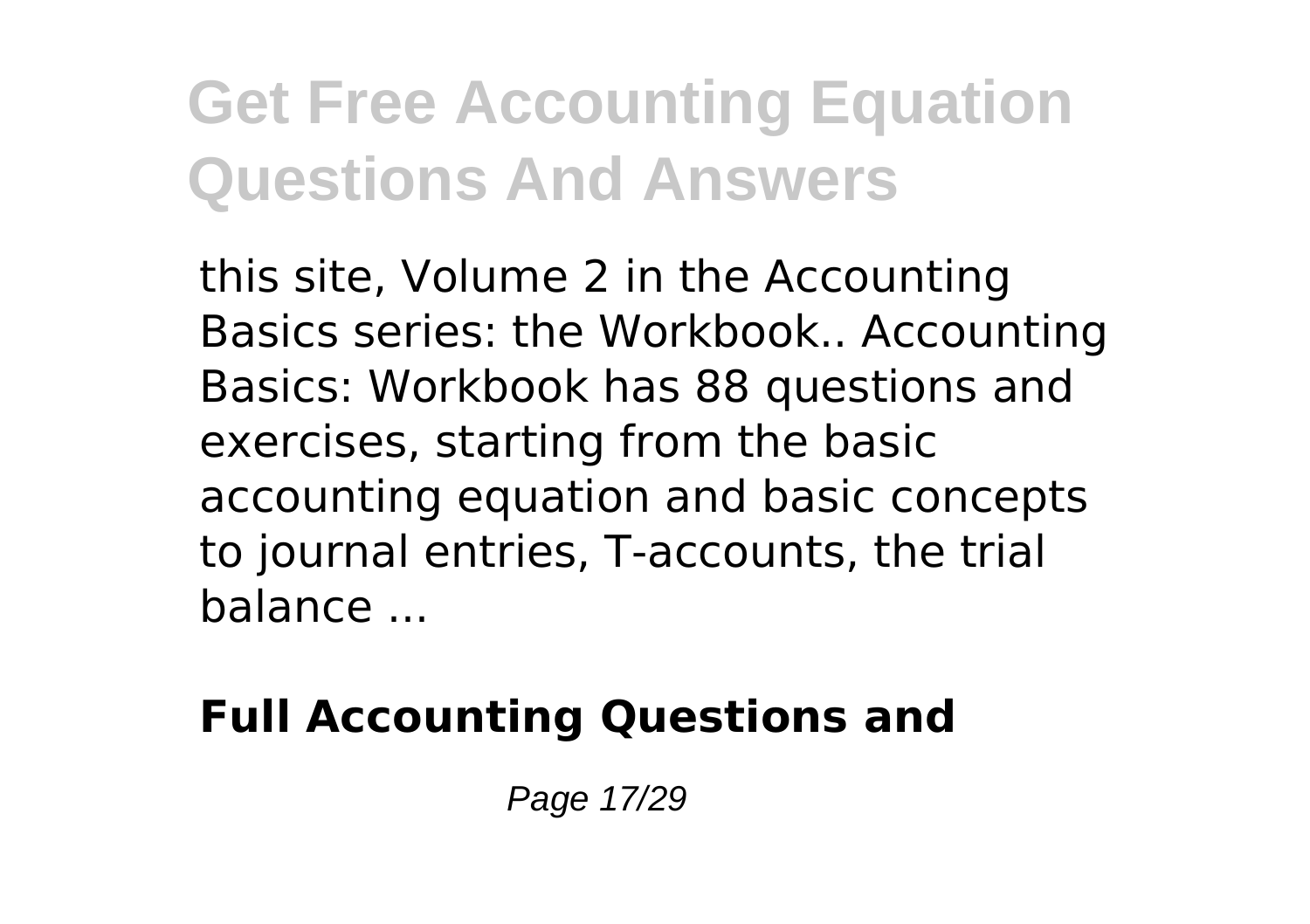#### **Answers**

Accounting Equation Exercises - Free Accounting Equation Quizzes Online. ... Start the Accounting Equation Exercises Quiz. Click on an answer to reveal whether its Right! or Wrong. 1. Using the accounting equation, what is the owners equity if assets are 40,000 and liabilities are 25,000? a. 25,000 Wrong. b. 15,000

Page 18/29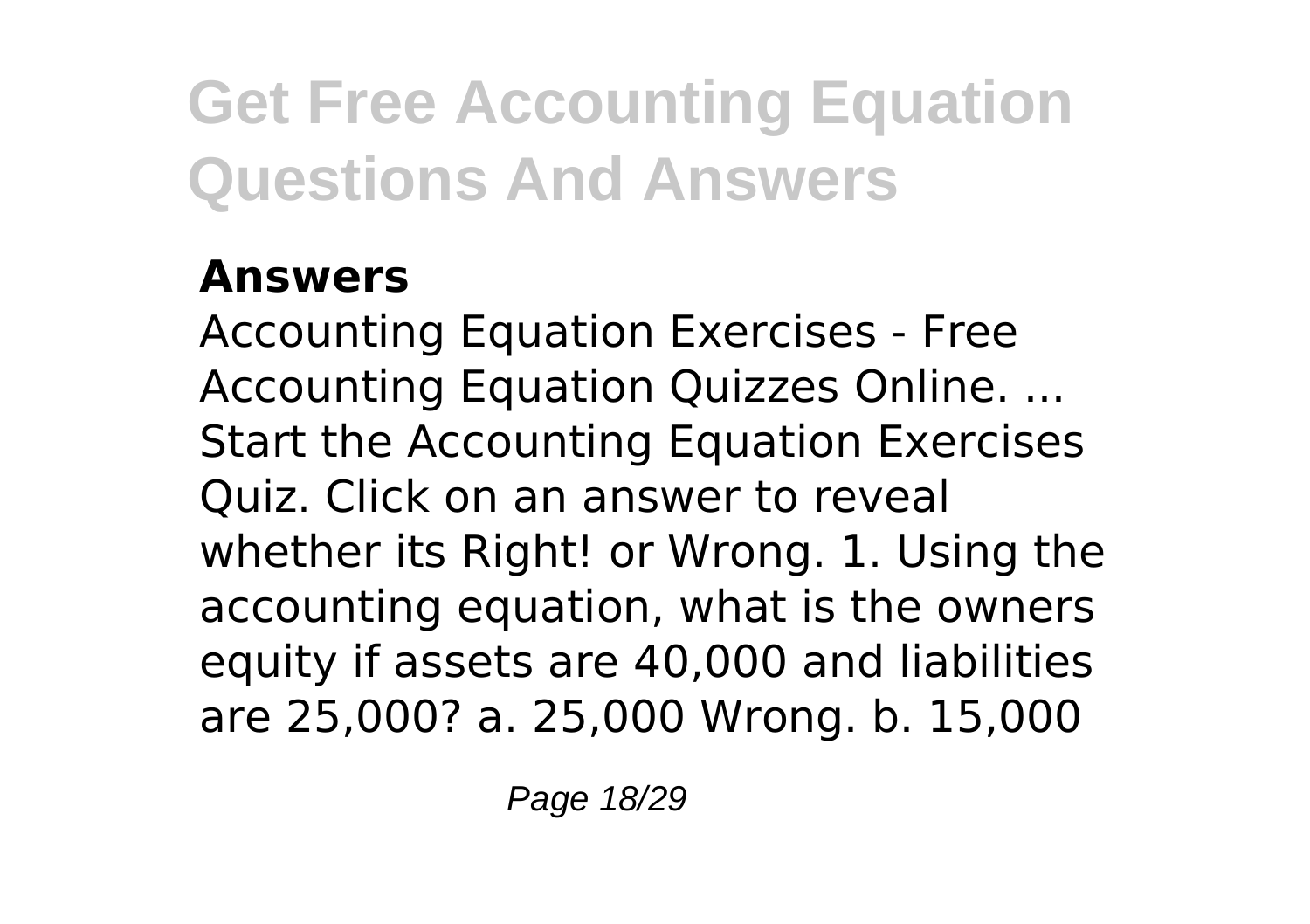Right! 2. Using the ...

### **Quiz 9: Accounting Equation Exercises | Double Entry ...** Find over 1,500 Q&A for accounting and

finances at AccountingCoach blog. Learn and improve your skills at our online platform for free AccountingCoaching.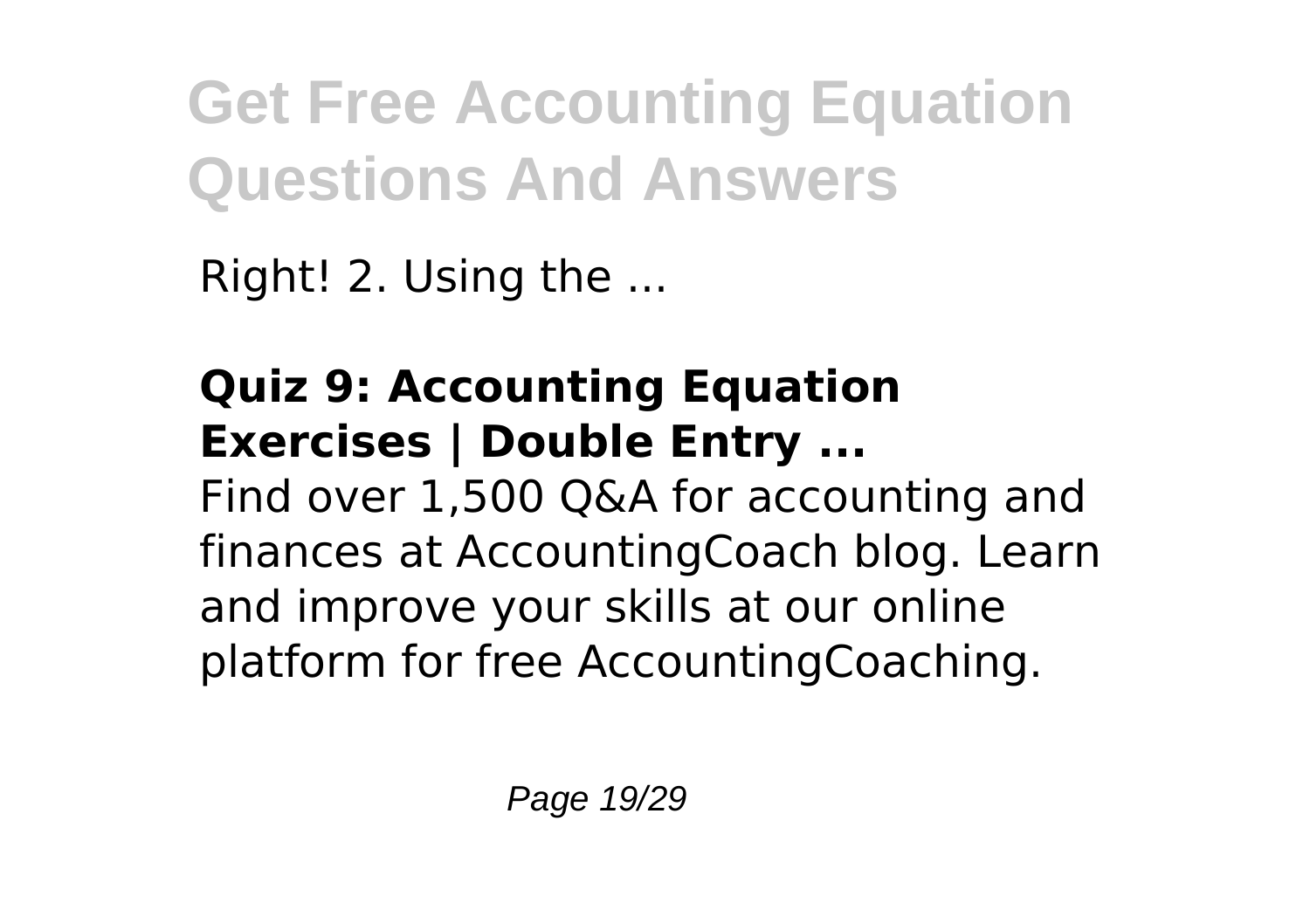#### **Accounting Questions and Answers | AccountingCoach**

Accounting equation for class 11, represents this dual principle of accounting, and it is generally written as under :  $-$  Assets = Liabilities  $+$  Capital (Accounting equation Problems and Accounting Equation Question are dealt with in Class 11).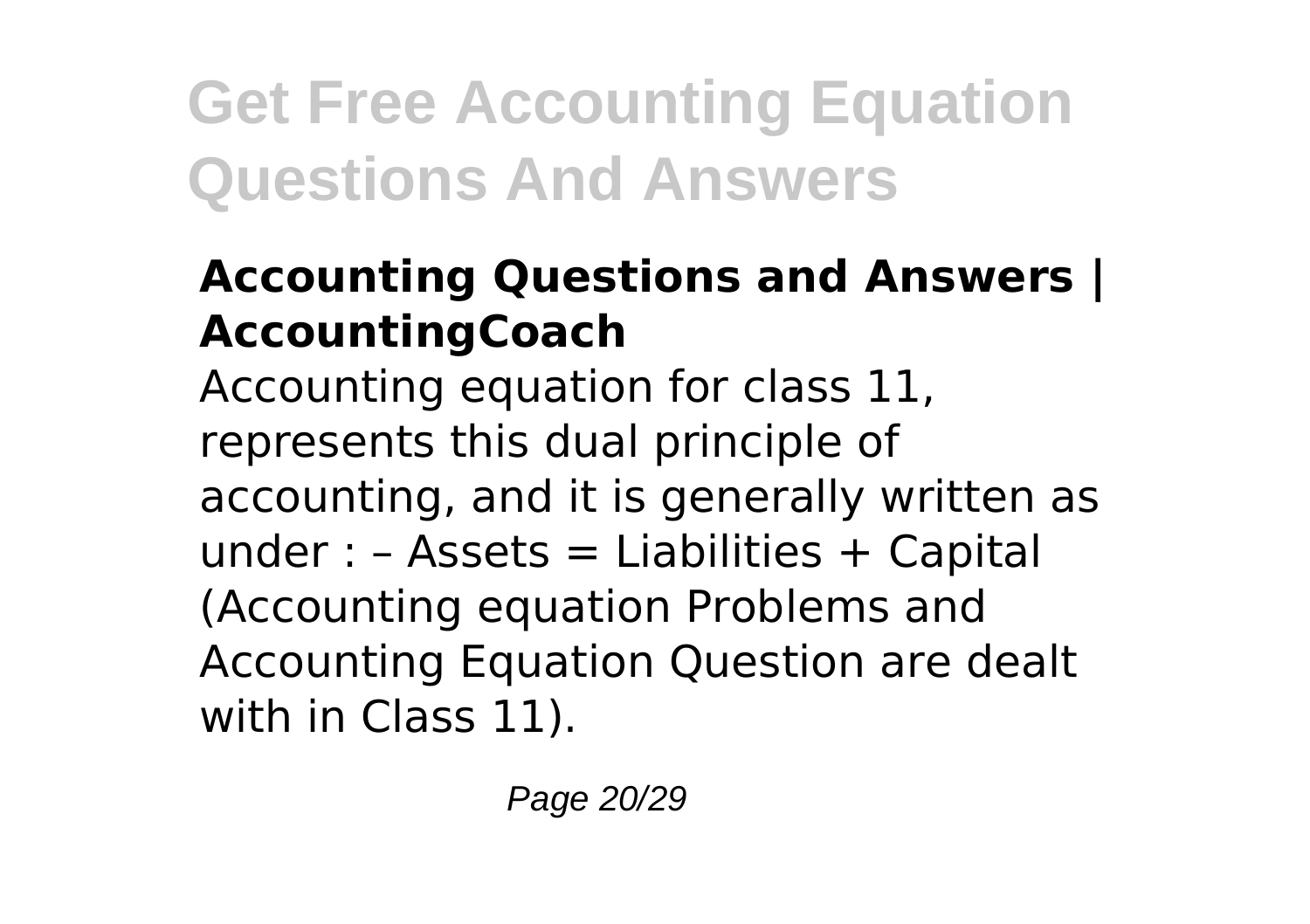#### **Accounting Equation Questions or Problems Class 11 ...**

Important Accounting Equation solved mcqs with answers and solution for test/exams preparation. These questions may occur in recruitment exams.

#### **Accounting Equation MCQs with**

Page 21/29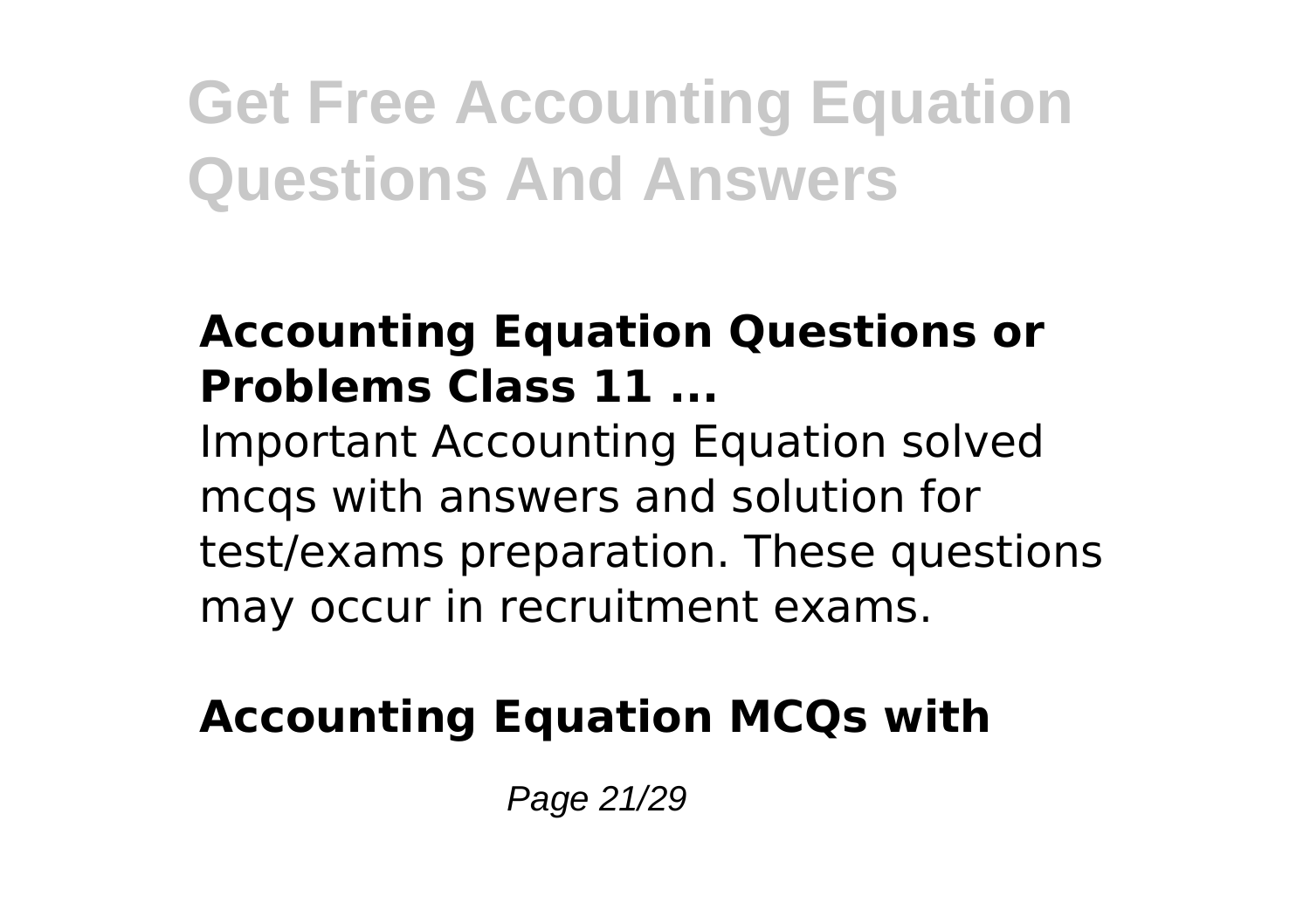#### **Answers**

21) What is the basic accounting equation? Accounting is all about assets, liabilities, and capital. Therefore, the accounting equation is: Assets = Liabilities + Owners Equity. 22) Define executive accounting. Executive accounting is a type of accounting that is specifically designed for a business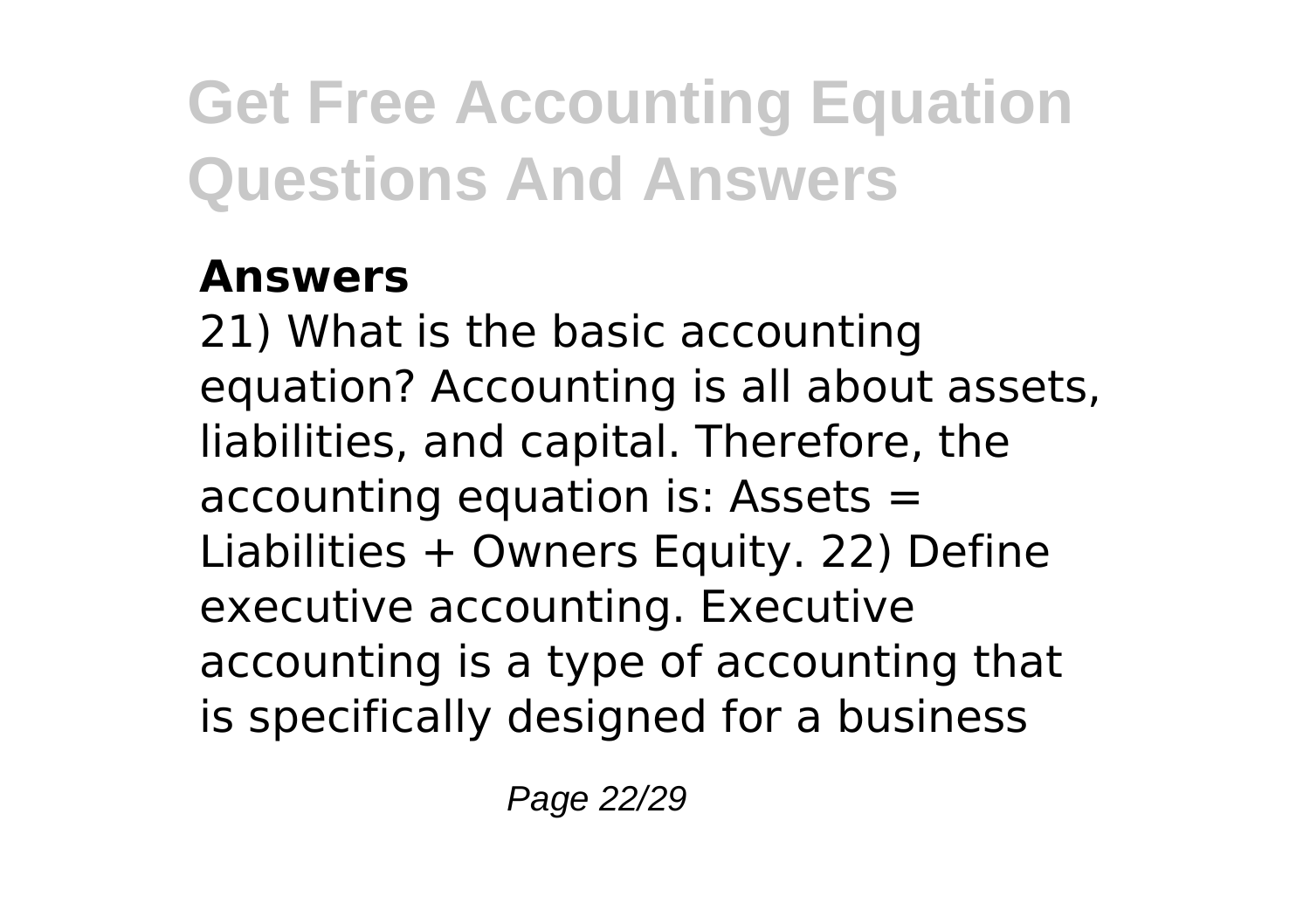that offers services to users.

#### **Top 134 Accounting Interview Questions & Answers**

This page contaings solutions to the accounting equation numerical questions. If you are looking for answers to the theoretical questions of the chapter 3, Recording of Transactions – I,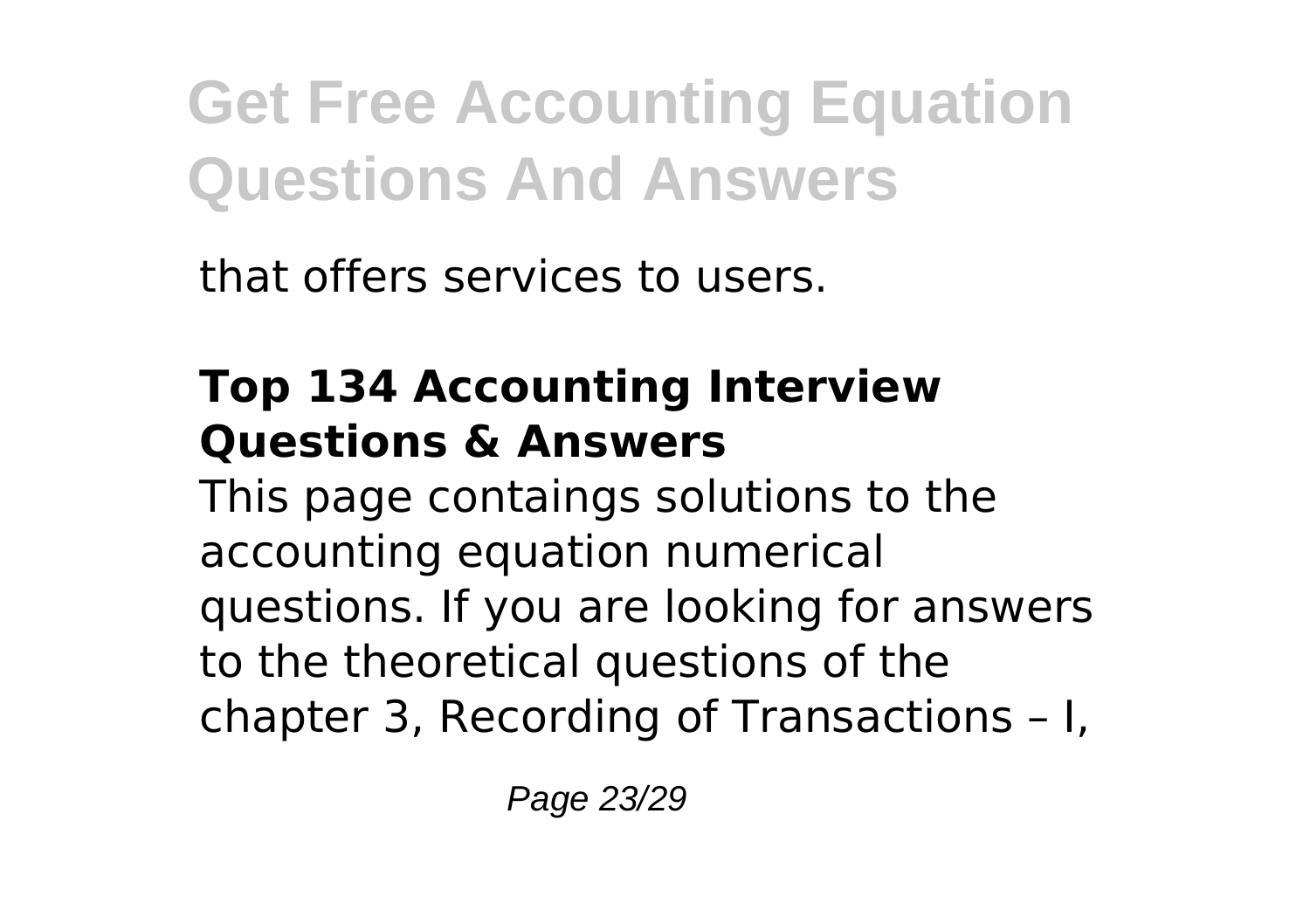or solutions to journalising numerical questions or solutions to posting numerical questions, you can find them at

### **Recording Of Transactions – I – Accounting Equation ...**

Which one of the following represents the expanded basic accounting

Page 24/29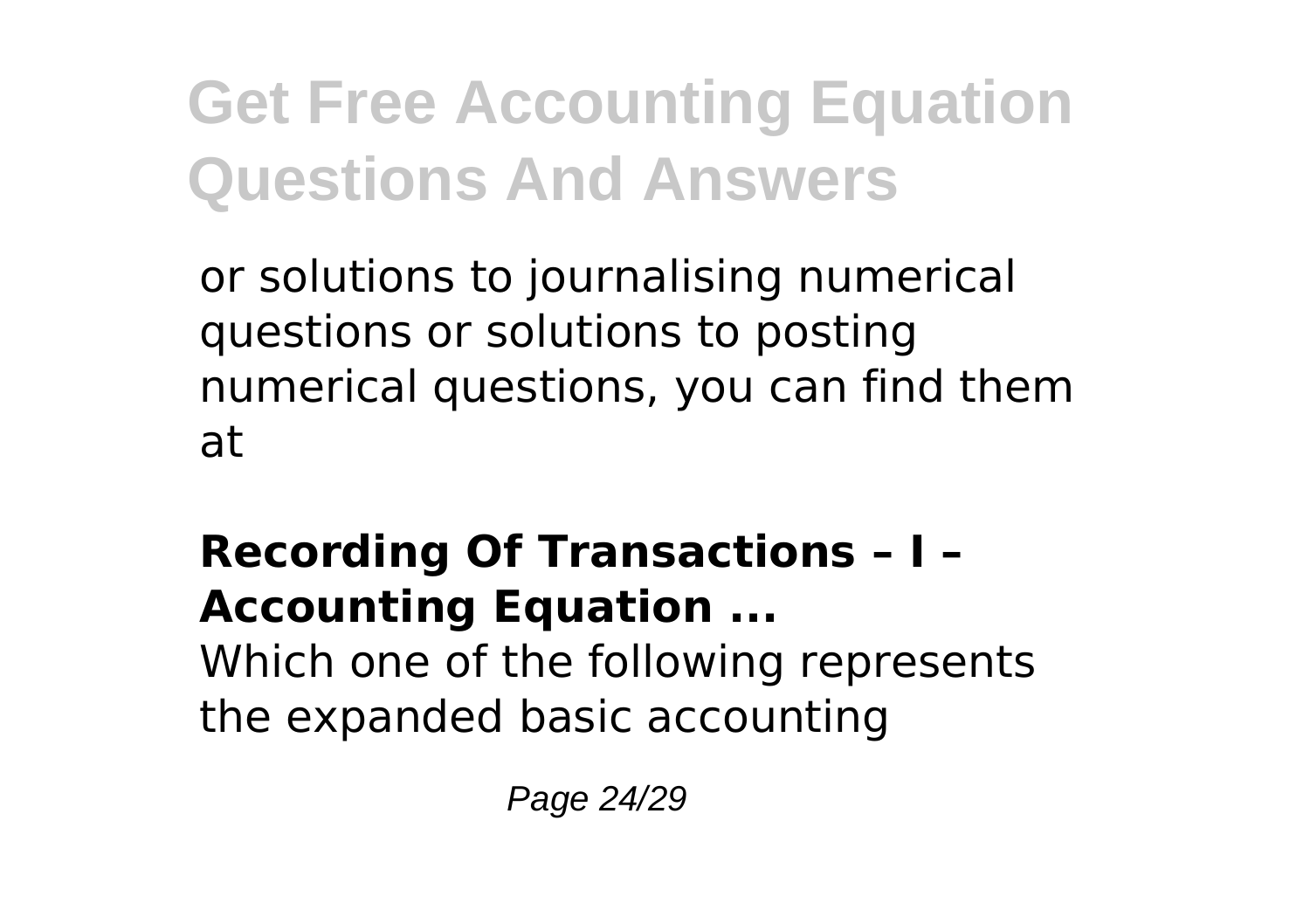equation? (a) Assets  $=$  Liabilities  $+$ Common Shares + Dividends – Revenue – Expenses (b) Assets + Dividends - Expenses = Liabilities + Common Shares + Revenues

#### **Accounting Equation MCQs | Accountancy Knowledge**

Accounting Equation – Accounting

Page 25/29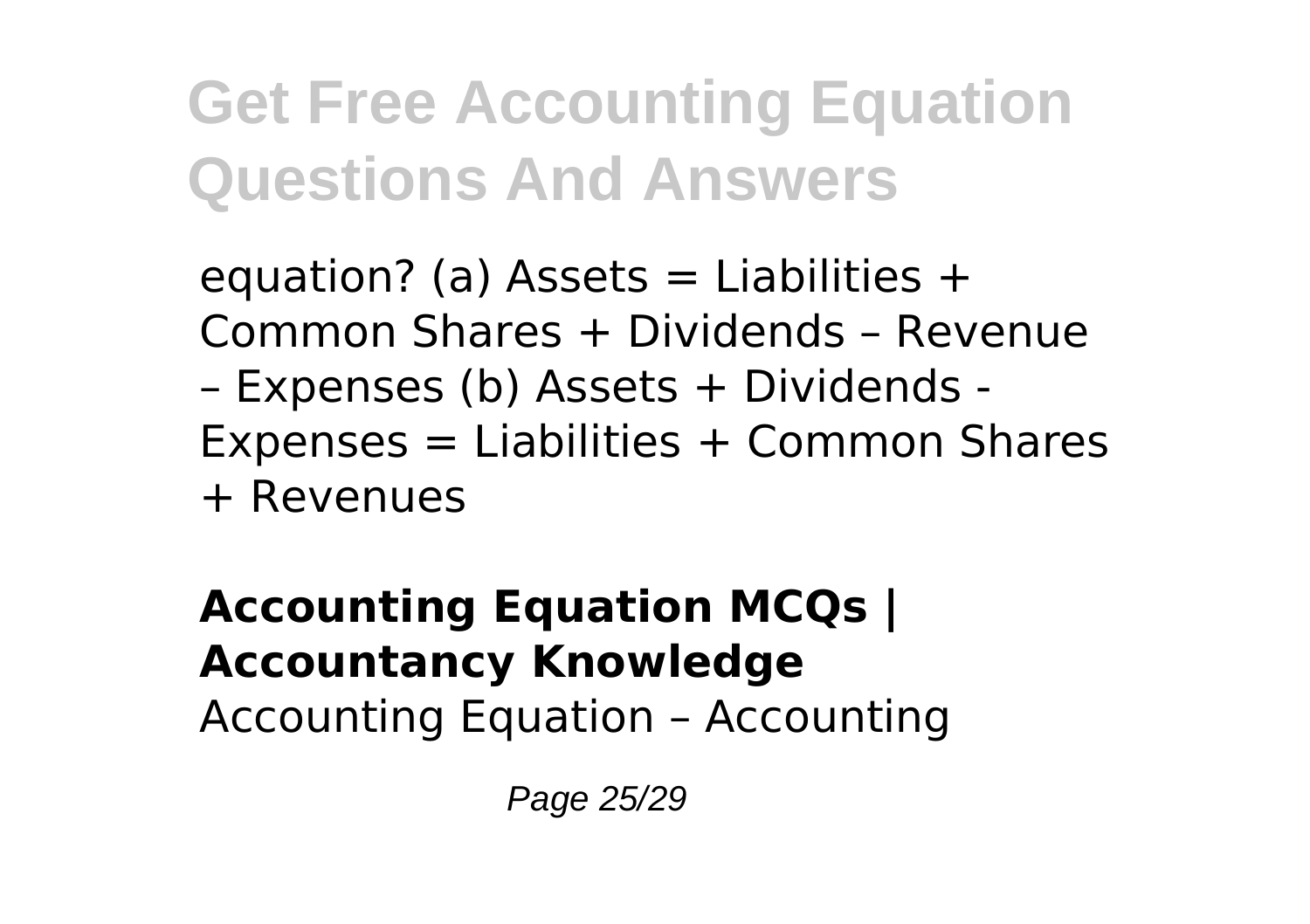Questions and Answers Accounting equation shows that the total assets should be equal to the total liabilities and stockholders' equity. The left side of accounting equation represents the resources of an entity. The right side of accounting equation shows who has claims to the resources.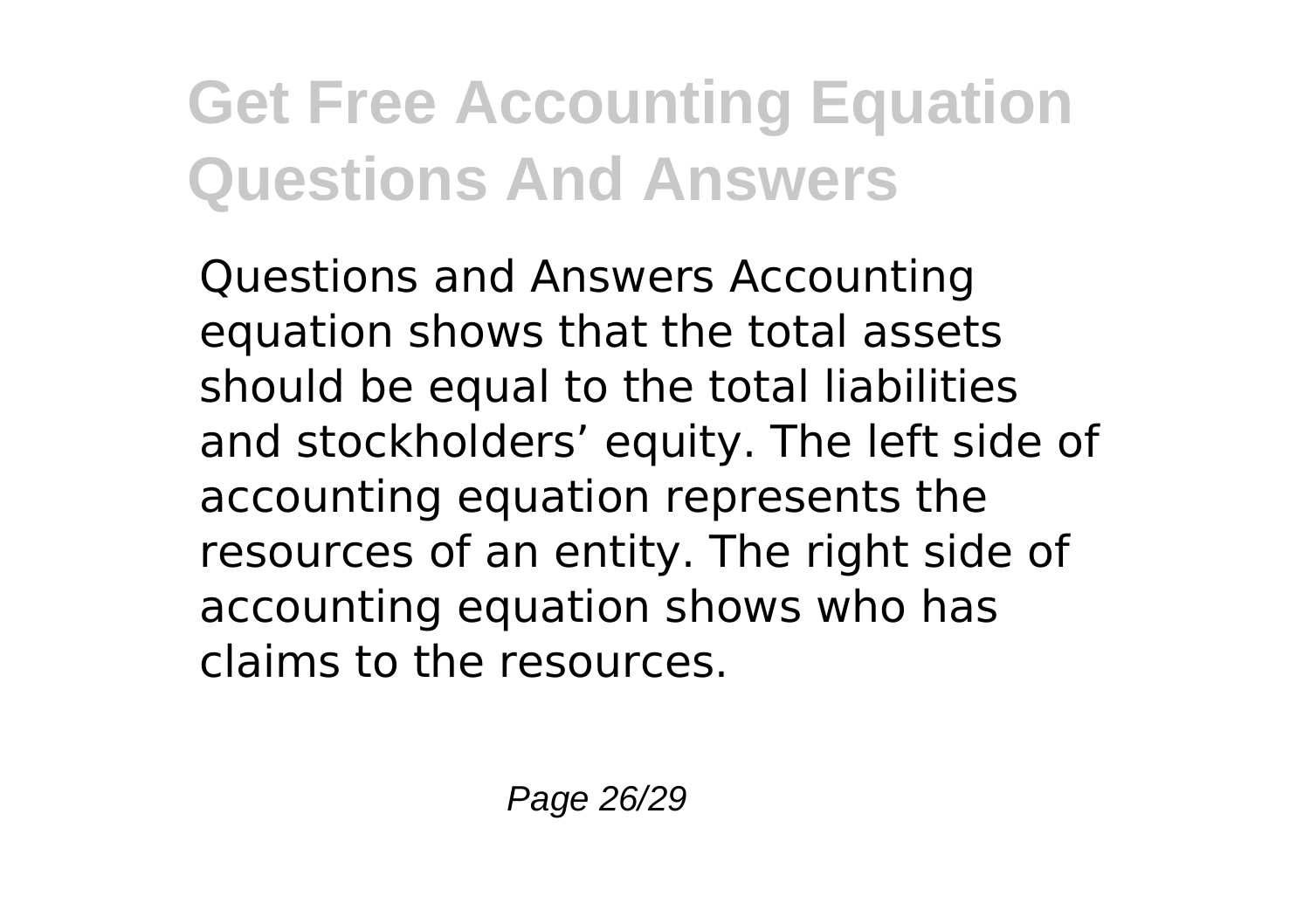#### **Grade 10 Accounting Equation Questions And Answers**

Expenses reduce the value of net worth. Owner withdrawals decrease the value of net worth. In a corporation, owner withdrawals are called dividends (payments to shareholders). Net worth  $=$ owners' contribution + (revenues

−expenses) −withdrawals. Net worth =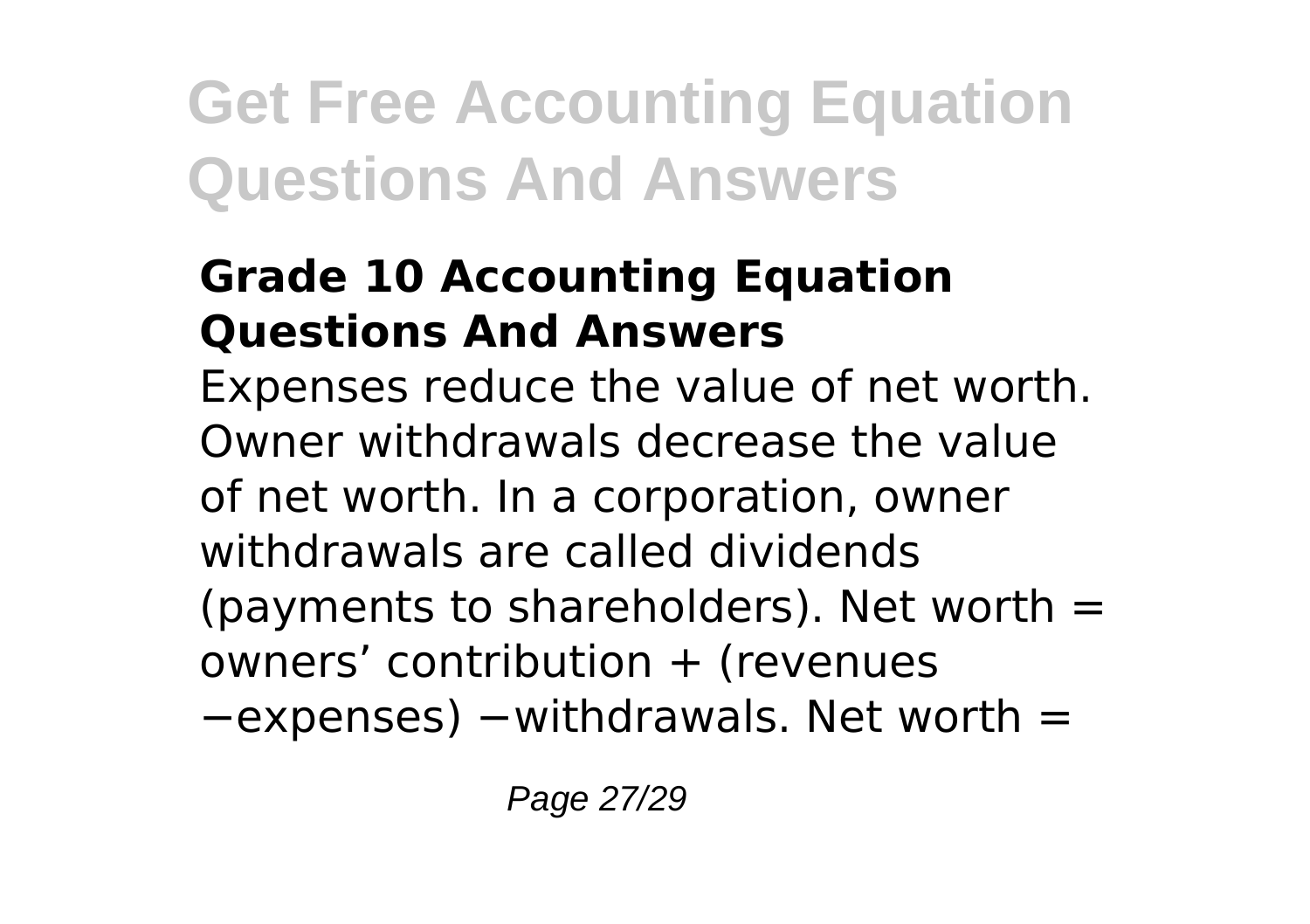owners' contribution  $+$  net income/loss −withdrawals.

Copyright code: d41d8cd98f00b204e9800998ecf8427e.

Page 28/29